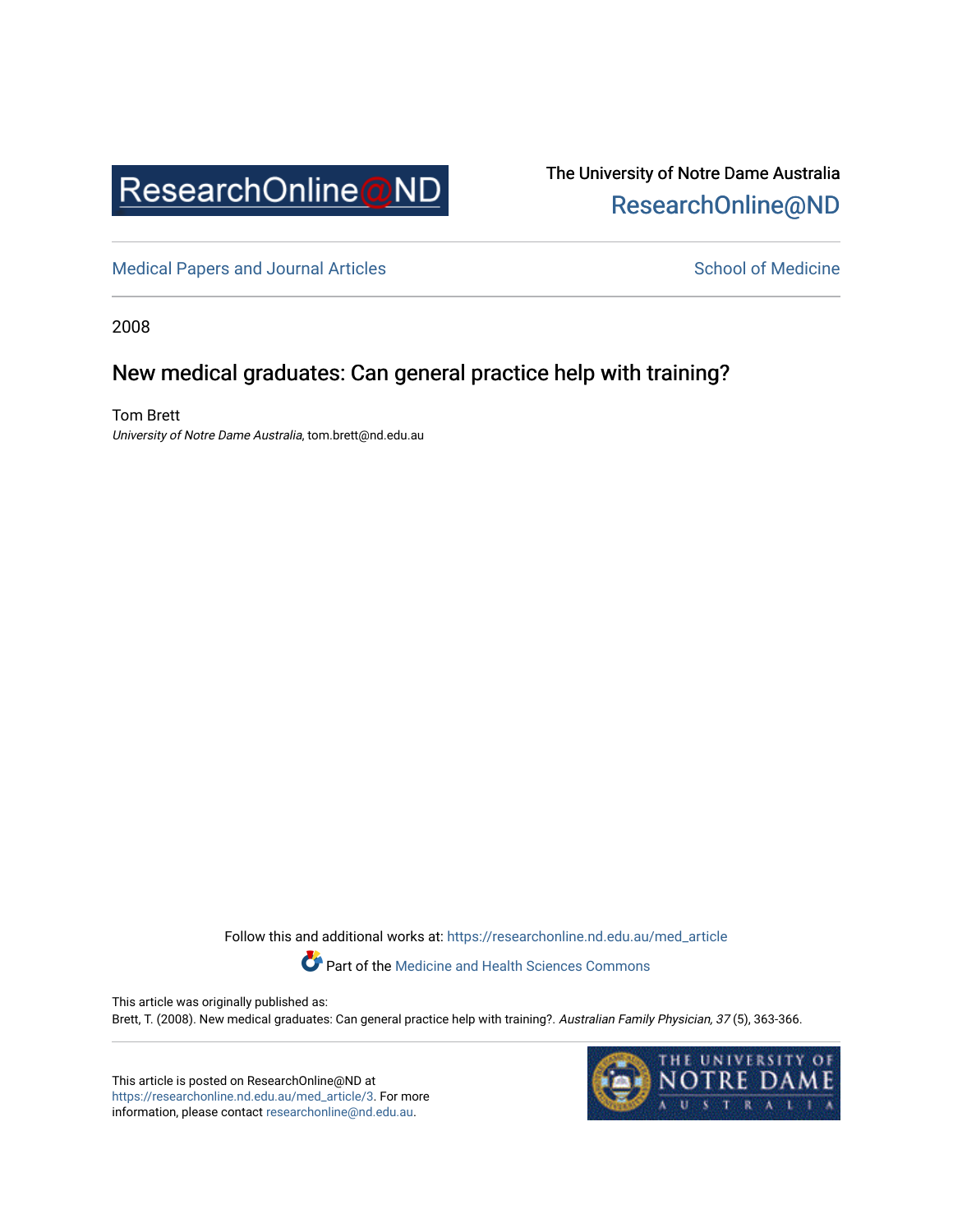

# **Tom Brett**

MA, MD, MRCGP, MICGP, FRACGP, is Associate Professor and Director, Notre Dame PHC RED, The University of Notre Dame Australia, Western Australia. tbrett@nd.edu.au

# **New medical graduates** Can general practice help with training?

Medical student numbers in Australia have increased significantly in recent years. A resulting increase in medical graduates is inevitable and desirable. Western Australian medical graduates will double by 2012 and treble shortly afterward. Insufficient training positions in hospitals will likely require additional training opportunities to be provided by general practices. This article reviews innovative general practice training schemes for new medical graduates in Australia and overseas. It examines whether Australian general practice can play a role in training the rising numbers of new doctors.

**General practice is not generally regarded as an integral part of early postgraduate training for new medical graduates. Apart from community based training schemes1–3 involving enthusiastic general practitioners, training positions for new doctors have generally been hospital based. As a result, general practice has missed an opportunity to show its potential as a training facility and to aid recruitment to its own workforce.4**

The changing nature of medicine, with shorter hospital stays and greater reliance on new technologies, means fewer opportunities for clinical exposure to real patients in hospital settings.<sup>5</sup> Combined with increasing numbers of students entering Australian medical schools, the situation demands that different approaches be assessed and utilised.<sup>6,7</sup> The experience of using general practice in undergraduate and postgraduate training has largely been positive.

Western Australia has seen a significant increase in medical student numbers. The 2005 opening of the graduate entry medical school at the University of Notre Dame plus increased numbers (including a new graduate entry program) at the University of Western Australia have seen medical student numbers jump from 764 in 2000 to 1001 in 2005. The expected intake for 2008 is 340.

The anticipated surge in new medical graduates will have an impact throughout Australia.8 The total number of Australian medical graduates will jump 81% from 1608 in 2005 to 2916 in 2012.9 Medical graduates in WA are projected to increase by 109%, from a total of 113 in 2005 to 237 in 2012.9

Despite this expansion, Australian general practice struggles to fill its training positions.<sup>10,11</sup> In 2004, Charles et al<sup>12</sup> identified an Australian GP workforce undergoing considerable change. Increasing numbers of women GPs, an aging male GP population, a general contraction of hours worked and a continuing decline in rural doctor numbers were identified as key factors in the workforce shift.

These changing demographics mirror other western democracies in which a greater emphasis on work-life balance in 'the new general practice' has progressively replaced the traditional 'vocational' approach.13 This shift in professional discourse among new GPs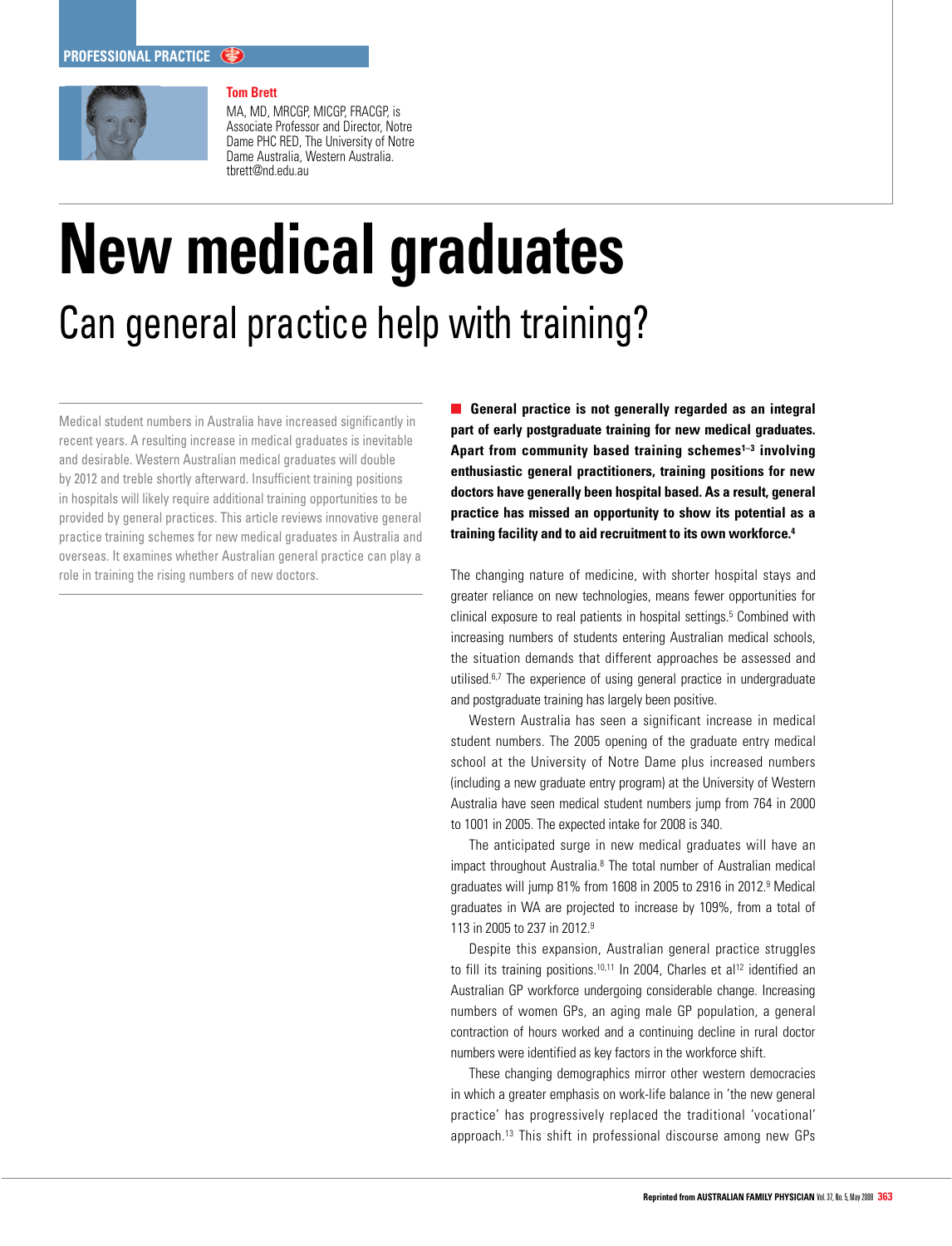– both male and female – and the concomitant search for 'nice work' has been postulated as worsening the inverse care law (whereby those who need care most are least likely to receive it).13,14 Reduced work hours and increased subspecialisation mean more GPs are required.<sup>9,13</sup>

The increased number of new medical graduates demands suitable postgraduate training positions.<sup>9</sup> Overseas, general practice exposure in postgraduate year (PGY) 1 and 2 has been shown to be both feasible and meaningful for the new doctor pursuing a career in either primary care or hospital medicine.<sup>1,3</sup>

# **The Australian experience**

South Australia was the first Australian state to trial community general practice rotations.2 The Cleve and Jamestown intern (PGY1) schemes under the supervision of local GP trainers were favourably evaluated. These initiatives were later expanded to incorporate community terms for PGY2 and PGY3 doctors in the Adelaide area and foreshadowed the Australian Government's Prevocational General Practice Placements Program (PGPPP) which began in 2005.

In 2006, a community residency program that included 3 months supervised general practice was developed by the Government of Western Australia Department of Health in association with Western Australian General Practice Education and Training (WAGPET).2 Insufficient applications for the WAGPET program caused the planned 20 positions to be reduced. Three of the four rotations were taken up in 2007.<sup>2</sup>

# **The United Kingdom experience**

Intern (PGY1) positions began in the United Kingdom in 1951, with PGY1 doctors expected to gain supernumerary experience within a supervised hospital setting; instead they soon became 'an extra pair of hands' with little formal training. The Medical Act 1978 introduced the possibility of PGY1 training in general practice. Guidelines were further clarified in 1997 by the General Medical Council's (GMC) document 'The new doctor'.15

Postgraduate year 1 rotations were established in Southampton<sup>16</sup> in 1979 and at St Mary's<sup>17,18</sup> in 1981. The latter involved 4 month medicine, surgery and general practice rotations and still operates today. It has been the subject of a number of positive evaluations.<sup>17,18</sup>

In 2003, Illing et al<sup>1</sup> undertook a review of the evidence from 19 different schemes in England and Scotland. They reported on the generally positive experiences from 180 PGY1 doctors, 45 GP trainers and 105 hospital specialists. Significantly, none of the schemes was found to be expanding.<sup>1</sup> Major impediments to their development included the additional workload on GP trainers and inadequate remuneration.

Postgraduate year 1 doctors were positive in their evaluations and recommendations to colleagues.19 The GMC's aims were met, and matched traditional hospital training;20 the experience of a wider range of learning was a bonus. Communication skills and hospital doctors' subsequent communication with GPs were improved. Diagnostic uncertainty at the general practice consultation – lacking peer support,

nursing care and easy access to diagnostic tests or senior medical opinion – was seen as a powerful learning experience that changed attitudes toward GP hospital referrals.<sup>1,3</sup>

Most hospital specialists (93%) were in favour of the schemes, although some regarded 8 month hospital rotations as insufficient.<sup>21</sup> Overall, supervision and tutorial support were more available in general practice.21,22 The additional time spent in supervising PGY1 doctors compared with GP trainees was universally noted.<sup>1-3</sup>

The UK adopted a 2 year compulsory program for all new doctors in 2005. Foundation year 1 (PGY1) and foundation year 2 (PGY2) act as bridges between undergraduate and specialist or general practice training. General practice is seen as an integral part of this development.

#### **The Danish experience**

The Danish experience with general practice exposure began in 1991 when it became compulsory for all new medical graduates to train in general practice.<sup>23</sup> Tutor evaluation felt that while new graduates had limited experience and required extra supervision, there was value in their work capacity, which yielded neutral or improved economies to the practice.<sup>24</sup>

Another evaluation<sup>25</sup> stated that trainees should have their own room plus daily teaching about individual patients, as well as weekly conferences about particular subjects related to the practice.

# **Donegal scheme**

The first Irish intern (PGY1) general practice rotation scheme commenced in Donegal<sup>3</sup> in 2004 and involved two established general practices. The rotations comprised 6 months surgery, 3 months geriatric medicine and 3 months general practice, and were oversubscribed in the first year.

A 2006 evaluation<sup>3</sup> was positive, with general practice exposure seen to complement hospital experience, especially in areas of patient communication and decision making. The experience gave interns a greater understanding of why GPs refer patients to hospital and a better appreciation of the importance of good discharge planning. The increased demands of PGY1 on the GP supervisor were also noted, especially when general practice placement occurred at the start of rotations. Adequate funding to support such schemes was seen as vital to their future success.

### **Can WA help meet the challenge?**

The ability of WA general practice to accommodate increasing demands for training new doctors is unknown. Can an overstretched GP workforce summon the energy to develop additional enthusiastic trainers to meet future demands?

The additional supervisory burden involved in training new doctors (PGY1 and PGY2) is significant.<sup>1-3,7</sup> General practice lacks the resources, infrastructure and collegiality that teaching hospitals provide. Payments for disruption to practice routine, provision of consulting space for the intern, loss of income for the GP providing the training, and the cost of keeping the trainer's own skills up to date